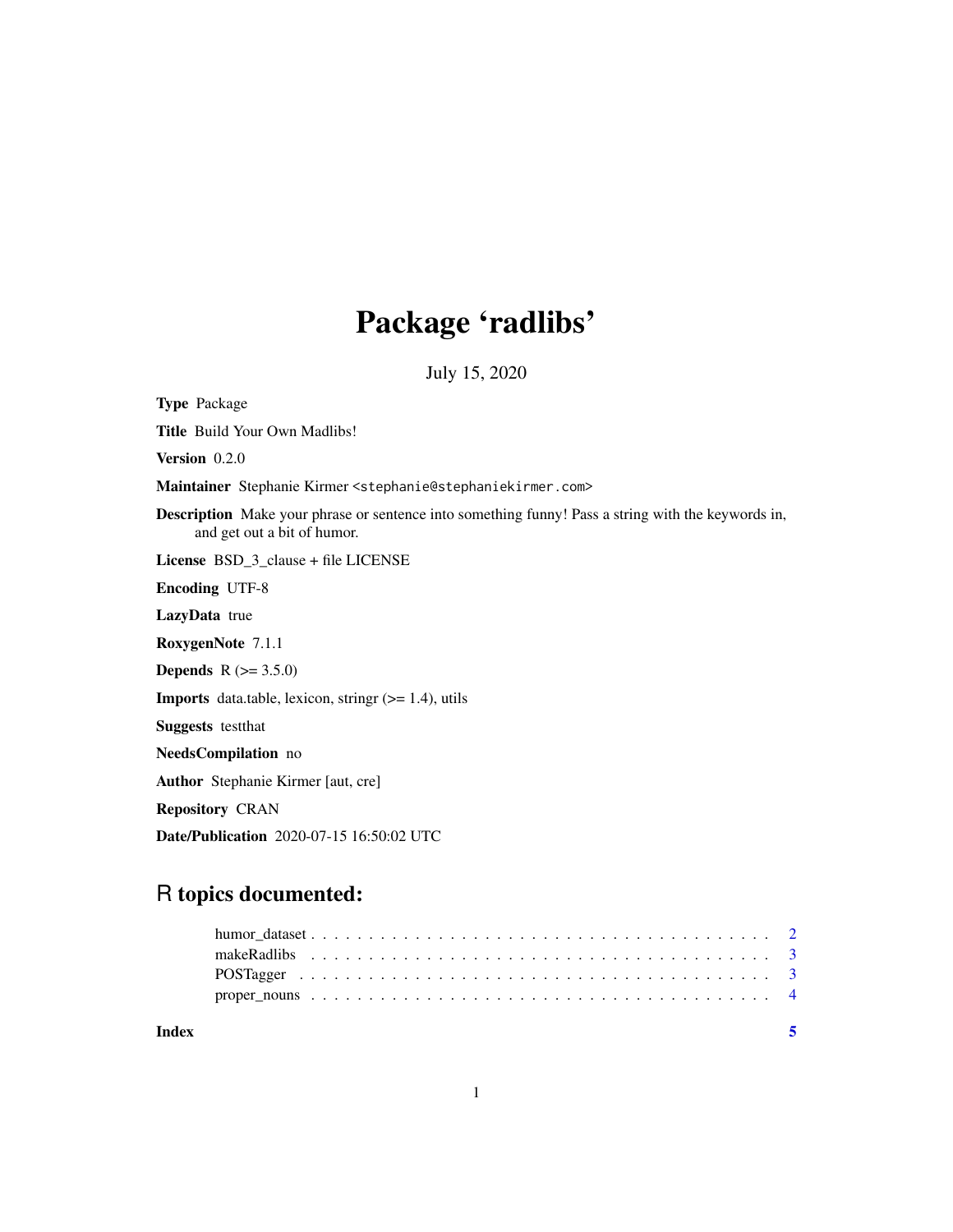<span id="page-1-0"></span>

#### Description

A dataset compiled by Tomas Englethaler for his research on humor. https://github.com/tomasengelthaler/HumorNorms Please visit his page for more details on the methodology used to score words.

#### Usage

data(humor\_dataset)

#### Format

A data frame with 4997 rows and 16 variables:

word string of the actual word mean mean of humor rating across all audiences mean\_F mean of humor rating (women) mean\_M mean of humor rating (men) mean\_old mean of humor rating (old) mean\_young mean of humor rating (young) n audience size n\_F audience size (women) n\_M audience size (men) n\_old audience size (old) n\_young audience size (young) sd sd of humor rating across all audiences sd\_F sd humor rating (women) sd\_M sd of humor rating (men) sd\_old sd humor rating (old) sd\_young sd of humor rating (young)

#### Source

<https://github.com/tomasengelthaler/HumorNorms>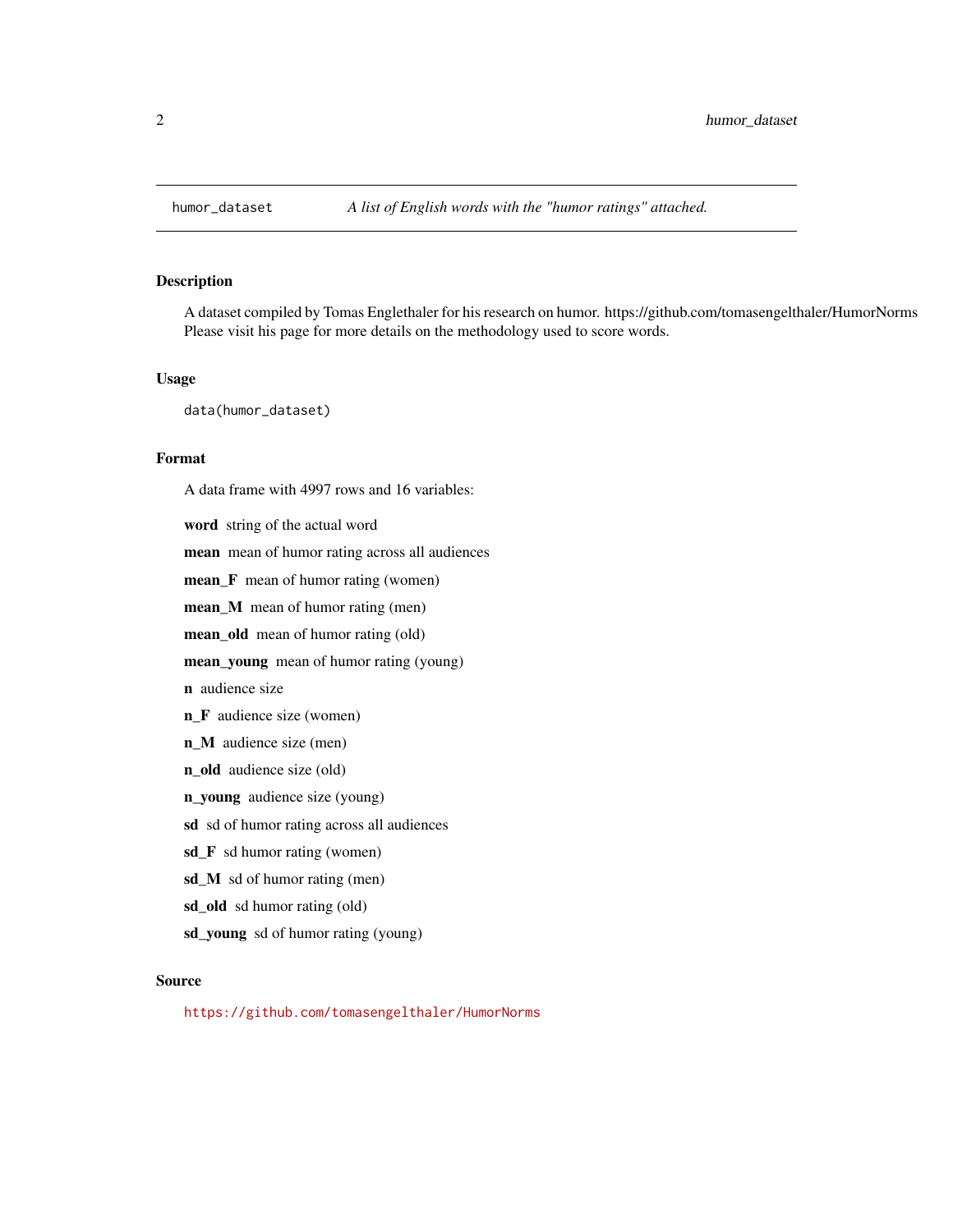<span id="page-2-0"></span>makeRadlibs *makeRadlibs*

#### Description

makeRadlibs

#### Usage

```
makeRadlibs(phrase, wordset = NA)
```
#### Arguments

| phrase  | String including any number of the words noun, verb, adjective, adverb, plural,<br>or interjection enclosed in curly braces |
|---------|-----------------------------------------------------------------------------------------------------------------------------|
| wordset | Data table of your choosing with columns "word" and "pos" at the minimum.<br>Preferably all lowercase.                      |

#### Value

New string replacing the keywords with alternatives. Hopefully funny.

#### Examples

## Not run: makeRadlibs("not sure if i should {verb} or {verb} because it's an {adjective} {noun}")

POSTagger *POSTagger*

#### Description

POSTagger

#### Usage

```
POSTagger(wordDF)
```
#### Arguments

wordDF Dataframe including one column labeled "word" for tagging

#### Value

Original dataframe including part of speech columns.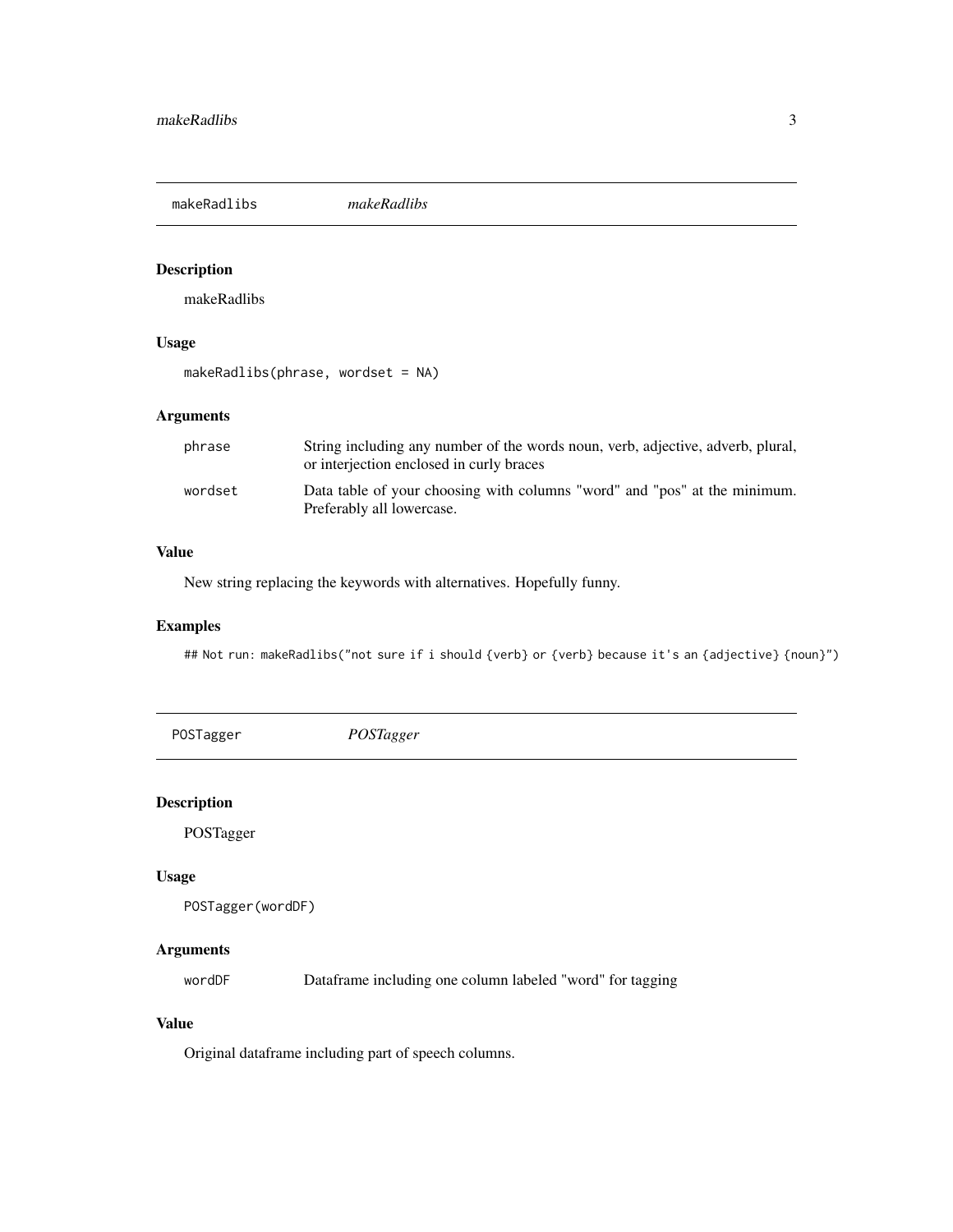#### Examples

```
## Not run: newwords <- data.frame(word = c("cat", "green", "slowly"))
POSTagger(newwords)
## End(Not run)
```
proper\_nouns *A list of English proper nouns with the classifications.*

#### Description

A dataset derived from https://www.kaggle.com/vered1986/propernames-categories/version/1. The words are British focused, and I have adjusted some classifications to be easier for users to work with.

#### Usage

```
data(proper_nouns)
```
#### Format

A data frame with 747 rows and 2 variables:

word string of the actual word

pos part of speech (aka celebrity, place, etc)

#### Source

<https://www.kaggle.com/vered1986/propernames-categories/version/1>

<span id="page-3-0"></span>